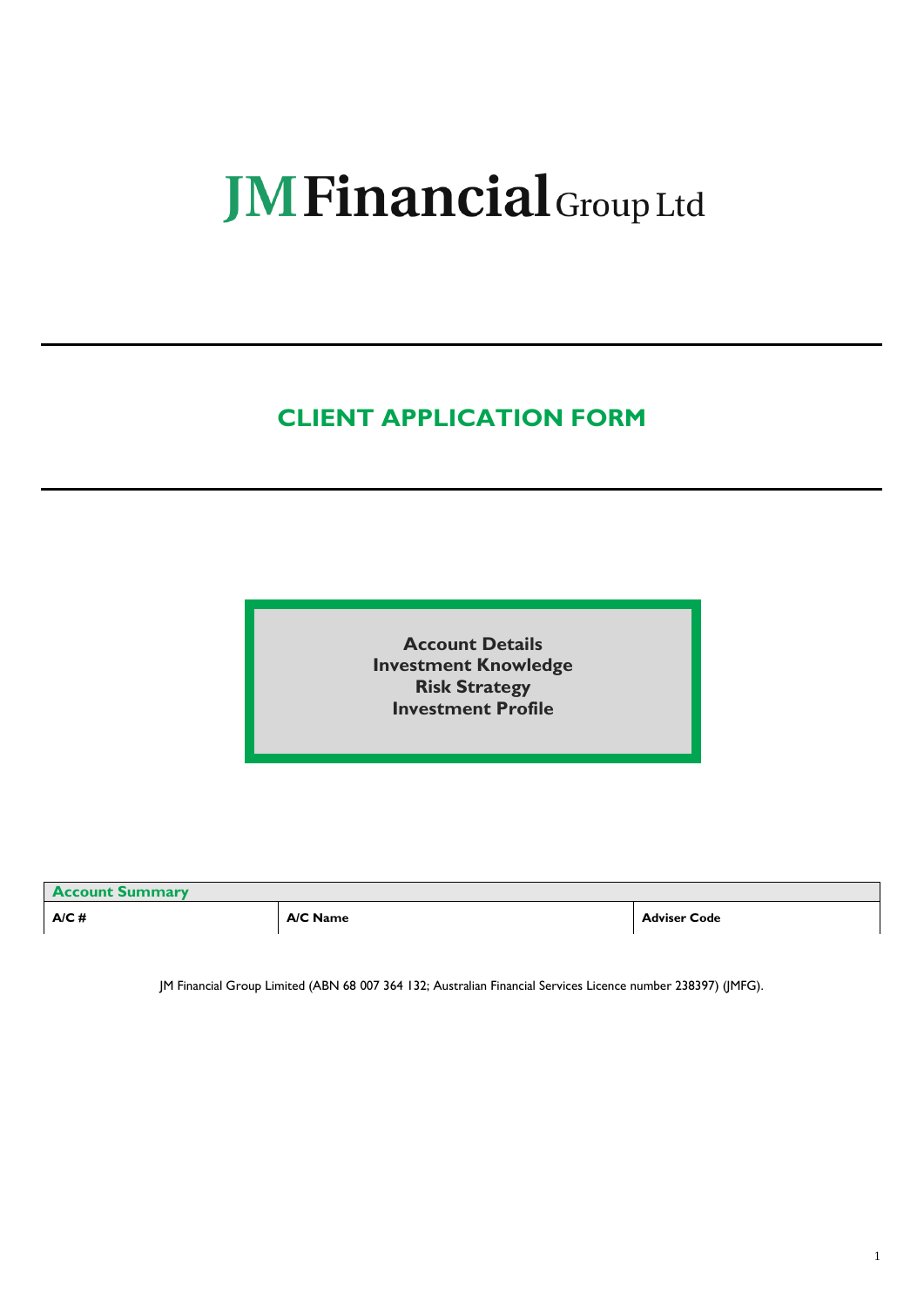## **Please complete all sections of this form denoted with a green header.**

| <b>ACCOUNT DETAILS</b>                              |                     |                               |        |                                |                    |                                                                                             |
|-----------------------------------------------------|---------------------|-------------------------------|--------|--------------------------------|--------------------|---------------------------------------------------------------------------------------------|
| <b>Type of Account</b>                              | $\Box$              | Individual                    | $\Box$ | <b>Joint</b>                   | $\Box$             | Staff                                                                                       |
|                                                     | $\Box$              | Company                       | П.     | Trustee - Personal             | $\Box$             | Managed Account                                                                             |
|                                                     | O                   | Superannuation - self managed | $\Box$ | Trustee - Company              | л                  | Superannuation - APRA regulated                                                             |
|                                                     |                     |                               |        |                                |                    |                                                                                             |
|                                                     |                     |                               |        |                                |                    |                                                                                             |
| Title                                               | Full given name(s)# |                               |        | Surname(s) or Company Name(s)# | <b>ABN or TFN*</b> |                                                                                             |
| $(1)$                                               |                     |                               |        |                                |                    | Individual's TFN: Please fill in separate form<br>provided if you wish to provide your TFN. |
| $(2)$                                               |                     |                               |        |                                |                    | ABN (if Super Fund or Company):<br>Companies and Super Funds MUST provide ABN               |
| $(3)$                                               |                     |                               |        |                                |                    | - see separate form provided                                                                |
| <b>A/C Designation</b><br>(If required)             |                     | $\geq$                        |        |                                |                    |                                                                                             |
| <b>Postal Address</b>                               |                     |                               |        |                                |                    |                                                                                             |
|                                                     |                     |                               |        |                                | Postcode:          |                                                                                             |
| <b>Street Address</b>                               |                     |                               |        |                                |                    |                                                                                             |
| (Mandatory)                                         |                     |                               |        |                                |                    |                                                                                             |
| <b>Registered</b>                                   |                     |                               |        |                                | Postcode:          |                                                                                             |
| Office                                              |                     |                               |        |                                |                    |                                                                                             |
|                                                     |                     |                               |        |                                | Postcode:          |                                                                                             |
|                                                     |                     |                               |        |                                |                    |                                                                                             |
| <b>CONTACT DETAILS</b>                              |                     |                               |        |                                |                    |                                                                                             |
|                                                     |                     | <b>全(Home)</b> …………………………     |        |                                |                    |                                                                                             |
|                                                     |                     |                               |        |                                |                    |                                                                                             |
| Tick to receive Contract Notes via Email L          |                     |                               |        |                                |                    |                                                                                             |
|                                                     |                     |                               |        |                                |                    |                                                                                             |
| <b>PERSONAL DETAILS</b><br>for Individual Investors |                     |                               |        |                                |                    |                                                                                             |
| Date of Birth                                       |                     |                               |        |                                |                    |                                                                                             |
| <b>Occupation</b>                                   |                     |                               |        |                                |                    |                                                                                             |
|                                                     |                     |                               |        |                                |                    |                                                                                             |
| <b>Employer</b>                                     |                     |                               |        |                                |                    |                                                                                             |
| <b>CHILDREN</b>                                     |                     |                               |        |                                |                    |                                                                                             |
| <b>Full Name</b>                                    |                     |                               |        |                                |                    |                                                                                             |
| Gender                                              |                     |                               |        |                                |                    |                                                                                             |
| Date of Birth                                       |                     |                               |        |                                |                    |                                                                                             |

# For superannuation funds put names of trustees or name of trustee company, then put name of super fund under "A/c designation"

\*Collection of TFNs/ABNs is authorised. You are not obliged to provide your TFN or ABN. Tax may be taken out of your distributions if you do not quote your TFN/ABN.

\*\* By providing your email address you are agreeing to permit us to to send you information electronically, including Quarterly Statements about your holdings to this email address.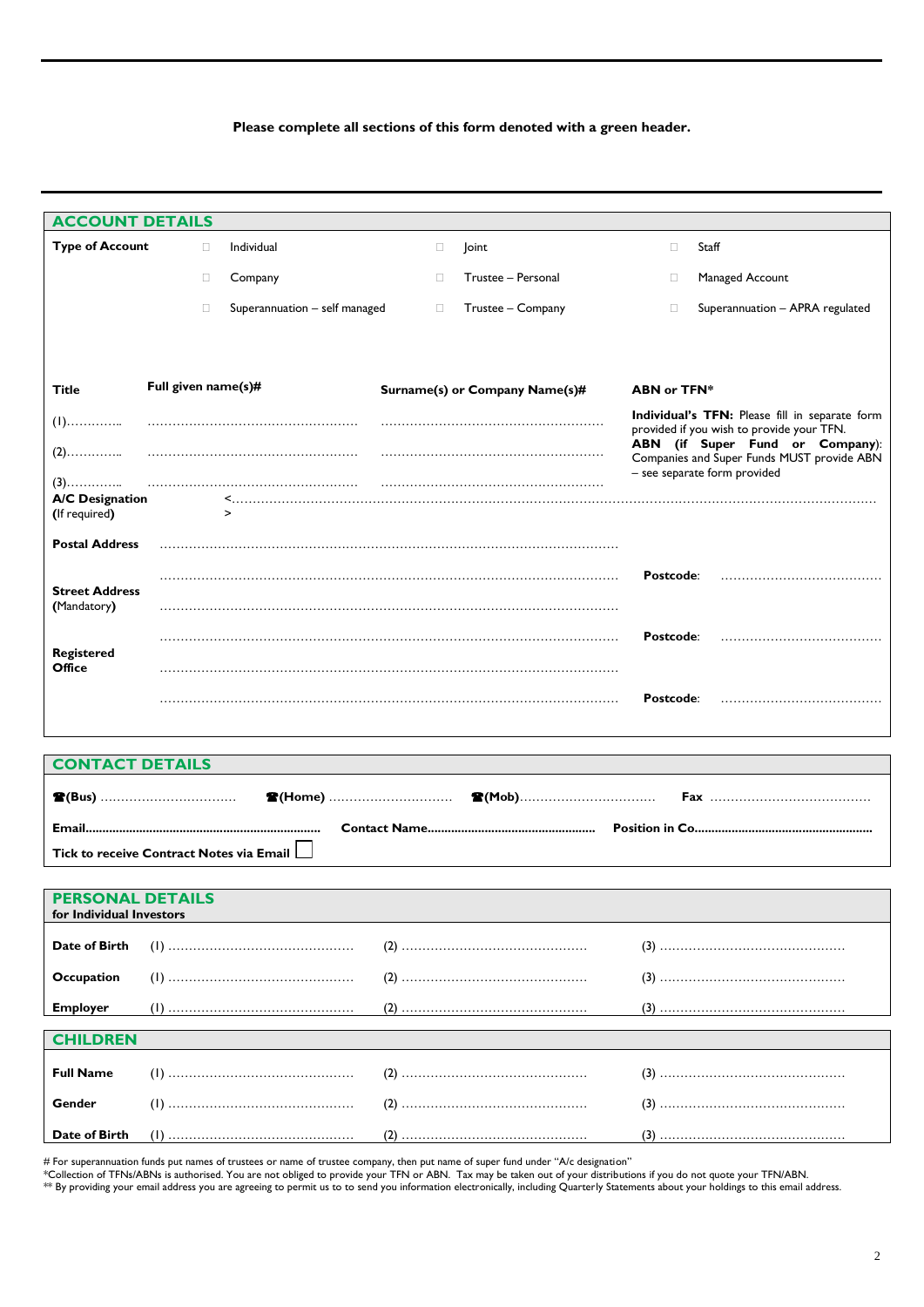### GOVERNMENT LAWS REQUIRE THE IDENTITY OF ALL CLIENTS / ACCOUNT HOLDERS TO BE VERIFIED

### **PERSONAL INVESTORS**

#### **For each account holder**

#### **Please attach one form of the following:**

(a) A form of ID showing the signature/s **& registration address/es\*** of the account holder/s – such as a **certified copy of a driver's licence or passport**; and an original utility bill etc.

## **BUSINESSES**

|     | Including Super Funds that have a Company as Trustee                                                                                               |  |  |  |  |
|-----|----------------------------------------------------------------------------------------------------------------------------------------------------|--|--|--|--|
|     | Please attach one of the following:                                                                                                                |  |  |  |  |
|     | The following documents (as relevant) are required and MUST be certified if not providing the original document.                                   |  |  |  |  |
| (a) | A form of ID – such as a certified copy of a driver's licence – showing the signature/s and address/es* of the person/s signing and all beneficial |  |  |  |  |
|     | owners of the company;                                                                                                                             |  |  |  |  |
|     | <b>PLUS</b>                                                                                                                                        |  |  |  |  |
| (b) | Certificate of Incorporation / Partnership agreement or equivalent documents; and                                                                  |  |  |  |  |
| (c) | (for Trusts) the Trust Deed (original or certified copy); and either                                                                               |  |  |  |  |
| (d) | A pre-printed <b>original</b> bank deposit slip or credit card payment slip for an account in the Business name, or                                |  |  |  |  |
| (e) | An original statement of an account in the Business name with a recognised finance company.                                                        |  |  |  |  |

## **TRUSTS**

|     | .<br>Including Super Funds that do not have a Company as Trustee                                                                                              |  |  |  |  |
|-----|---------------------------------------------------------------------------------------------------------------------------------------------------------------|--|--|--|--|
|     | Please attach the following:                                                                                                                                  |  |  |  |  |
| (a) | A form of ID – such as a <b>certified copy</b> of a driver's licence – showing the signature/s and address/es* of the person/s signing and all beneficiaries; |  |  |  |  |
|     | <b>PLUS</b>                                                                                                                                                   |  |  |  |  |
| (b) | An original or certified copy of the Trust deed; and either                                                                                                   |  |  |  |  |
| (c) | A pre-printed <b>original</b> bank deposit slip or a bank statement in the name of the Trust; or                                                              |  |  |  |  |
| (d) | An <b>original</b> statement of an account in the Trust's name with a finance company.                                                                        |  |  |  |  |

### **\* if ID does not show registration address, please provide additional evidence such as gas, electricity or power bill with correct address**

**DO YOU HAVE ANY SPECIAL INVESTMENT PREFERENCES?** If so, please detail below. (e.g. franked income, blue chip shares, industrials, resources, new listings).

NOTE: If you would like your adviser to take into account any labour standards or environmental, social or ethical considerations in the selection, retention or realisation of investments, please provide specific details as your adviser will not otherwise take these considerations into account when recommending investments.

**………………………………………………………………………………………………………………… ………………………………………………………………………………………………………………… …………………………………………………………………………………………………………………**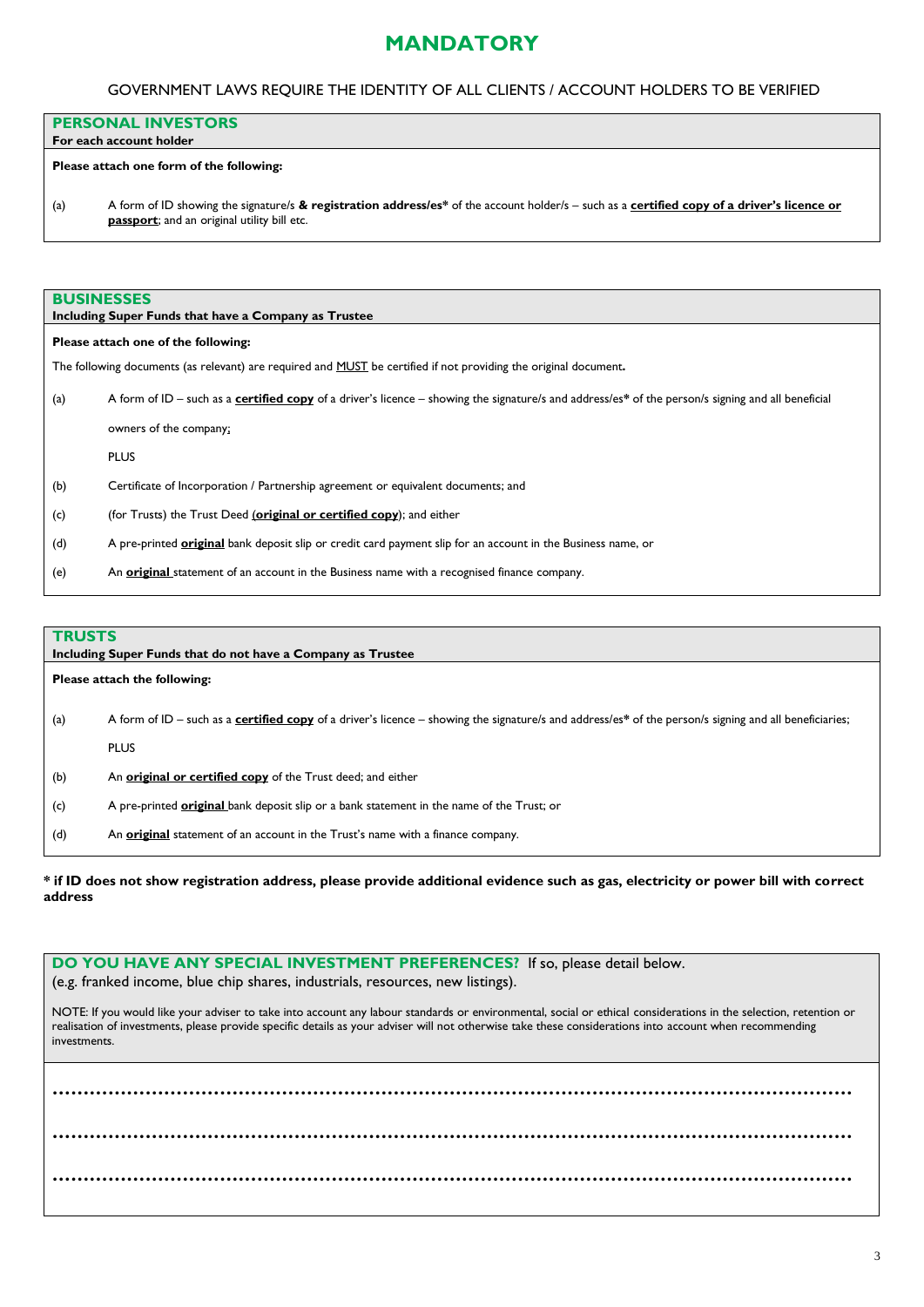| <b>RISK STRATEGY CHOICE</b><br>Please Indicate Your Most Applicable Choice In Risk Strategy |                                                                                                                                                                                                                                                                                                                |                                                                                                                                                                                                                                                                                                                                                                                   |                                                                                                                                                                                                                                                                                                                                                                                                           |                                                                                                                                                                                                                                                                                                                                                                                                                                                                                                     |  |
|---------------------------------------------------------------------------------------------|----------------------------------------------------------------------------------------------------------------------------------------------------------------------------------------------------------------------------------------------------------------------------------------------------------------|-----------------------------------------------------------------------------------------------------------------------------------------------------------------------------------------------------------------------------------------------------------------------------------------------------------------------------------------------------------------------------------|-----------------------------------------------------------------------------------------------------------------------------------------------------------------------------------------------------------------------------------------------------------------------------------------------------------------------------------------------------------------------------------------------------------|-----------------------------------------------------------------------------------------------------------------------------------------------------------------------------------------------------------------------------------------------------------------------------------------------------------------------------------------------------------------------------------------------------------------------------------------------------------------------------------------------------|--|
| <b>STRATEGY</b>                                                                             | <b>LEADERS</b>                                                                                                                                                                                                                                                                                                 | <b>AUSTRALIAN EQUITIES</b>                                                                                                                                                                                                                                                                                                                                                        | <b>SMALL COMPANIES</b>                                                                                                                                                                                                                                                                                                                                                                                    | <b>OPPORTUNITIES</b>                                                                                                                                                                                                                                                                                                                                                                                                                                                                                |  |
| <b>RISK PROFILE</b><br><b>CHOICE</b><br>[MANDATORY]<br>Tick One $\rightarrow$               | <b>Medium Risk</b>                                                                                                                                                                                                                                                                                             | <b>Medium/High Risk</b>                                                                                                                                                                                                                                                                                                                                                           | <b>High Risk</b>                                                                                                                                                                                                                                                                                                                                                                                          | <b>Very High Risk</b>                                                                                                                                                                                                                                                                                                                                                                                                                                                                               |  |
| <b>INVESTMENT</b><br><b>KNOWLEDGE</b><br>[MANDATORY]<br>Tick One $\rightarrow$              | None<br>Moderate<br>Extensive                                                                                                                                                                                                                                                                                  | None<br>Moderate<br>Extensive                                                                                                                                                                                                                                                                                                                                                     | Moderate<br>Extensive                                                                                                                                                                                                                                                                                                                                                                                     | Moderate<br>Extensive                                                                                                                                                                                                                                                                                                                                                                                                                                                                               |  |
| <b>STRATEGY</b><br><b>DESCRIPTION</b>                                                       | An investment strategy with<br>moderate equity volatility<br>exposure. It can diversify<br>into cash and income<br>producing securities issued<br>by companies included in<br>the ASX 200 and is<br>typically not as liquid as<br>investing in Cash with the<br>possibility of short term<br>negative returns. | An investment strategy with a<br>medium risk exposure<br>skewed toward large listed<br>companies in the ASX 200<br>but is also likely to have a<br>selection of companies<br>outside the ASX 200. The<br>portfolio is potentially more<br>volatile and less liquid than<br>the Medium Risk strategy and<br>could experience negative<br>returns over the short to<br>medium term. | An investment strategy with a<br>high risk exposure, with a<br>mixture of companies both<br>inside and outside the ASX<br>200 with a higher potential<br>exposure to shares outside<br>the ASX 200 at times.<br>Shares of smaller companies<br>can be quite illiquid at times<br>and typically exhibit greater<br>volatility than companies<br>within the ASX 200 and may<br>experience negative returns. | This profile is very high risk<br>and does not have specific<br>limitations. The majority of<br>companies will be outside the<br>ASX 200 and many will be<br>classified as Emerging<br>Companies with market<br>capitalisations often less than<br>the smaller end of companies<br>in the ASX 500. These<br>companies at times may be<br>very illiquid and could have<br>very high levels of volatility<br>including negative returns<br>and the possibility for total<br>loss of capital invested. |  |
| Cash                                                                                        | $0 - 25%$                                                                                                                                                                                                                                                                                                      | 0-50%                                                                                                                                                                                                                                                                                                                                                                             | 0-50%                                                                                                                                                                                                                                                                                                                                                                                                     | 0-100%                                                                                                                                                                                                                                                                                                                                                                                                                                                                                              |  |
| <b>Income Securities*</b>                                                                   | $0 - 50%$                                                                                                                                                                                                                                                                                                      | $0 - 25%$                                                                                                                                                                                                                                                                                                                                                                         | 0%                                                                                                                                                                                                                                                                                                                                                                                                        | 0%                                                                                                                                                                                                                                                                                                                                                                                                                                                                                                  |  |
| Pref. Shares*                                                                               | $0 - 50%$                                                                                                                                                                                                                                                                                                      | $0 - 25%$                                                                                                                                                                                                                                                                                                                                                                         | $0 - 25%$                                                                                                                                                                                                                                                                                                                                                                                                 | 0%                                                                                                                                                                                                                                                                                                                                                                                                                                                                                                  |  |
| <b>Listed Property</b>                                                                      | $0 - 50%$                                                                                                                                                                                                                                                                                                      | $0 - 25%$                                                                                                                                                                                                                                                                                                                                                                         | $0 - 25%$                                                                                                                                                                                                                                                                                                                                                                                                 | $0 - 25%$                                                                                                                                                                                                                                                                                                                                                                                                                                                                                           |  |
| <b>Convertible Notes*</b>                                                                   | $0 - 25%$                                                                                                                                                                                                                                                                                                      | $0 - 25%$                                                                                                                                                                                                                                                                                                                                                                         | $0 - 25%$                                                                                                                                                                                                                                                                                                                                                                                                 | $0 - 100%$                                                                                                                                                                                                                                                                                                                                                                                                                                                                                          |  |
| <b>ASX 200 Shares</b>                                                                       | 90-100%                                                                                                                                                                                                                                                                                                        | 75-100%                                                                                                                                                                                                                                                                                                                                                                           | $0 - 75%$                                                                                                                                                                                                                                                                                                                                                                                                 | $0 - 25%$                                                                                                                                                                                                                                                                                                                                                                                                                                                                                           |  |
| ex ASX 200                                                                                  | $0 - 10%$                                                                                                                                                                                                                                                                                                      | $0 - 25%$                                                                                                                                                                                                                                                                                                                                                                         | $0 - 75%$                                                                                                                                                                                                                                                                                                                                                                                                 | 0-100%                                                                                                                                                                                                                                                                                                                                                                                                                                                                                              |  |
| <b>Unlisted Securities</b>                                                                  | 0                                                                                                                                                                                                                                                                                                              | 0                                                                                                                                                                                                                                                                                                                                                                                 | 0                                                                                                                                                                                                                                                                                                                                                                                                         | 0                                                                                                                                                                                                                                                                                                                                                                                                                                                                                                   |  |
| <b>Overseas Shares</b>                                                                      | 0                                                                                                                                                                                                                                                                                                              | 0                                                                                                                                                                                                                                                                                                                                                                                 | 0                                                                                                                                                                                                                                                                                                                                                                                                         | 0                                                                                                                                                                                                                                                                                                                                                                                                                                                                                                   |  |
| <b>Volatility</b>                                                                           | Moderately volatile -<br>negative return periods<br>possible.                                                                                                                                                                                                                                                  | Volatile - negative return<br>periods possible, especially<br>over short terms.                                                                                                                                                                                                                                                                                                   | Potentially more volatile than<br>Medium/High Risk strategy -<br>larger and longer negative<br>return periods possible.                                                                                                                                                                                                                                                                                   | Extremely volatile - negative<br>return periods are likely. Risk<br>of loss of capital is possible.                                                                                                                                                                                                                                                                                                                                                                                                 |  |
| <b>Investment Objective</b>                                                                 | Moderate capital growth in<br>conjunction with 2-4%<br>annual income return.                                                                                                                                                                                                                                   | Capital growth in conjunction<br>with 2-3% annual income<br>return.                                                                                                                                                                                                                                                                                                               | Emphasis on capital growth<br>with minor income return.                                                                                                                                                                                                                                                                                                                                                   | Significant emphasis on<br>capital growth and minimal<br>income return.                                                                                                                                                                                                                                                                                                                                                                                                                             |  |
| <b>Investment Timeframe</b>                                                                 | 2-4 years                                                                                                                                                                                                                                                                                                      | 2-4 years                                                                                                                                                                                                                                                                                                                                                                         | 3-5 years                                                                                                                                                                                                                                                                                                                                                                                                 | 3-5 years                                                                                                                                                                                                                                                                                                                                                                                                                                                                                           |  |
| <b>Investor Suitability</b>                                                                 | Conservative, lower risk,<br>income rather than capital<br>growth focussed, looking<br>for long term performance<br>in line with the market.                                                                                                                                                                   | Less conservative, a<br>tolerance for higher risk,<br>growth rather than income<br>focused, looking for long term<br>outperformance relative to the<br>market.                                                                                                                                                                                                                    | Seeking a more aggressive<br>growth profile, tolerance for<br>high risk, sufficient resources<br>or ability to access capital in<br>order to withstand periods of<br>volatility and<br>underperformance. Moderate<br>or extensive experience of<br>share markets.                                                                                                                                         | Seeking very aggressive and<br>high growth returns. High<br>tolerance for risk and<br>volatility. Ability to replace<br>capital if required. Extensive<br>experience of share markets.                                                                                                                                                                                                                                                                                                              |  |

\* these investments are generally restricted to offerings of companies included in the ASX 200.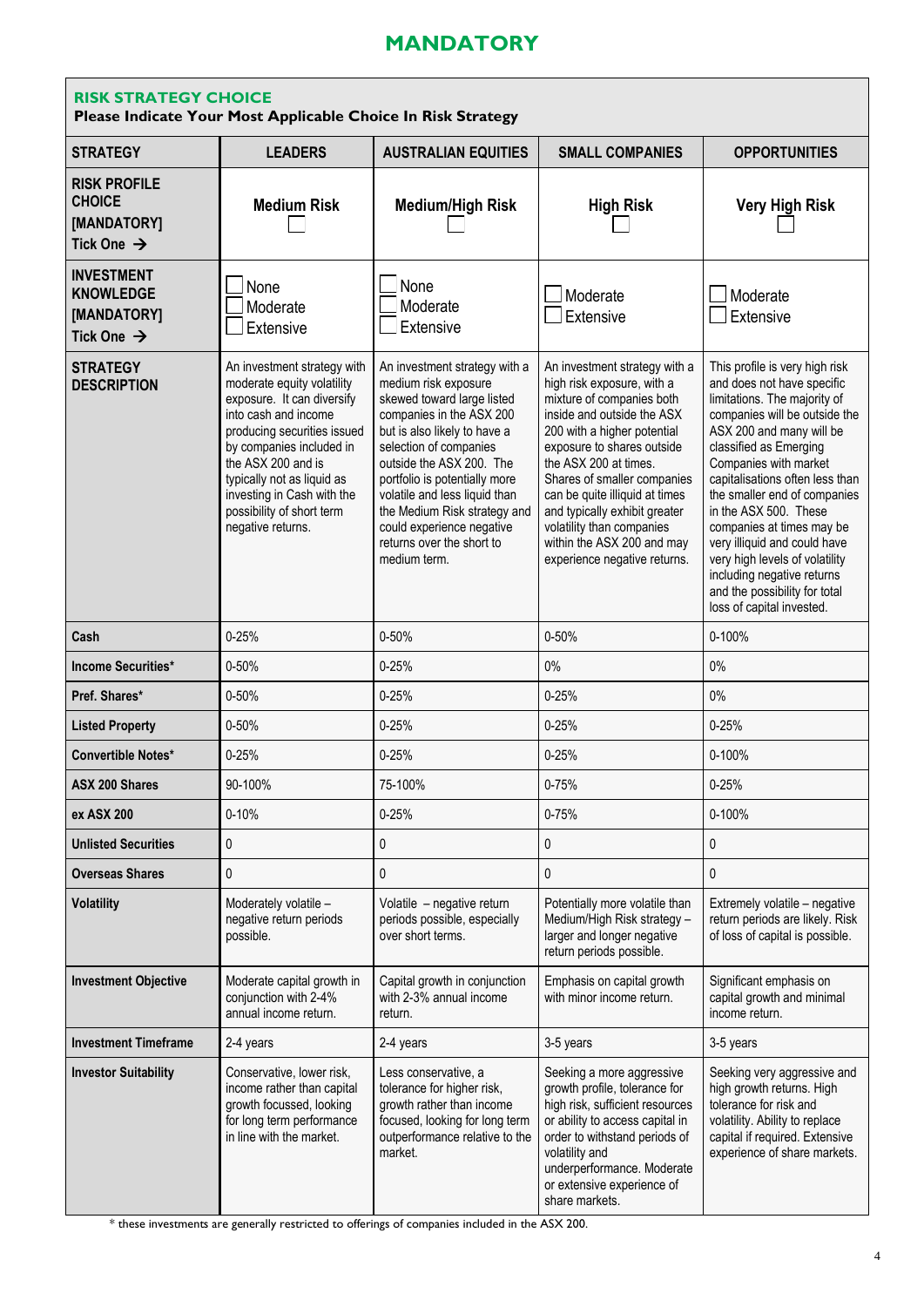## **CLIENT'S KNOWLEDGE**

- **Please tick both boxes**
- 1. □ I/We understand that shares can be more volatile than some other investments, and I am prepared for fluctuations in the value of holdings and the possible loss of capital.
- 2.  $\Box$  I/We have carefully considered the Corporations Act and Privacy Act requirements regarding the provision of personal information. I/We have completed, to the best of my/our ability, the information requested in *Risk Strategy Choice* (above) and *Investment Profile* (including subsection titled "Other Information on Your Personal Circumstances" below.) I/We undertake to update JMFG in writing whenever my/our circumstances change materially.

| <b>INVESTMENT PROFILE</b><br>Please combine amounts for family accounts                           |                                                         |                                                                                                                                                                                                        |  |  |  |  |
|---------------------------------------------------------------------------------------------------|---------------------------------------------------------|--------------------------------------------------------------------------------------------------------------------------------------------------------------------------------------------------------|--|--|--|--|
| <b>Current Income Level</b>                                                                       | □<br>$$0 - $50,000$                                     | □<br>\$250,001 - \$500,000                                                                                                                                                                             |  |  |  |  |
|                                                                                                   | □<br>$$50,001 - $100,000$                               | $\Box$<br>$$500,001 +$                                                                                                                                                                                 |  |  |  |  |
|                                                                                                   | \$100,001 - \$250,000<br>□                              | Current Marginal Tax Rate %                                                                                                                                                                            |  |  |  |  |
| <b>Available for Investment</b>                                                                   | □<br>$$0 - $50,000$                                     | □<br>\$500,001 - \$1,000,000                                                                                                                                                                           |  |  |  |  |
|                                                                                                   | □<br>\$50,001 - \$250,000                               | $\Box$<br>$$1,000,000 +$                                                                                                                                                                               |  |  |  |  |
|                                                                                                   | □<br>\$250,001 - \$500,000                              |                                                                                                                                                                                                        |  |  |  |  |
| <b>Assets</b>                                                                                     | Value (\$)                                              | <b>Liabilities</b><br>Value (\$)                                                                                                                                                                       |  |  |  |  |
| <b>Total Investible Assets</b>                                                                    |                                                         | Personal Loans                                                                                                                                                                                         |  |  |  |  |
| Residence                                                                                         |                                                         | Mortgage                                                                                                                                                                                               |  |  |  |  |
| Other                                                                                             |                                                         | Credit Card(s)                                                                                                                                                                                         |  |  |  |  |
|                                                                                                   |                                                         | Other                                                                                                                                                                                                  |  |  |  |  |
| <b>Total Assets</b>                                                                               |                                                         | <b>Total Liabilities</b>                                                                                                                                                                               |  |  |  |  |
| <b>Net Assets</b><br>(Total Assets - Total Liabilities)                                           |                                                         |                                                                                                                                                                                                        |  |  |  |  |
|                                                                                                   | <b>OTHER INFORMATION ON YOUR PERSONAL CIRCUMSTANCES</b> |                                                                                                                                                                                                        |  |  |  |  |
| Will you be relying on the income<br>from your investments?                                       | Yes / No<br>Comments -                                  | Yes / No<br>Comments -<br>Do you have a capital gains<br>position requiring<br>consideration?                                                                                                          |  |  |  |  |
| Do you:<br>(1) have a requirement for capital<br>growth from your investments?<br>OR (see below): | Yes / No<br>Comments -                                  | $\Box$ less than I year<br>$\Box$ I to 3 years<br>How long are you looking to<br>invest for?<br>$\Box$ 3 to 5 years<br>$\Box$ greater than 5 years                                                     |  |  |  |  |
|                                                                                                   |                                                         |                                                                                                                                                                                                        |  |  |  |  |
| (2) desire a balanced approach to<br>investment between income<br>producing and growth assets?    | Yes / No<br>Comments -                                  | Age range of investor/s (not<br>Investor I<br>Investor 2<br>applicable to companies and<br>$\Box$ 18-35<br>$\Box$ 18-35<br>$\square$ 36-55<br>$\square$ 36-55<br>trusts)<br>$\Box$ 55 +<br>$\Box$ 55 + |  |  |  |  |

## **DO YOU HAVE ANY OTHER INVESTMENT OR FINANCIAL NEEDS? If so, please advise:**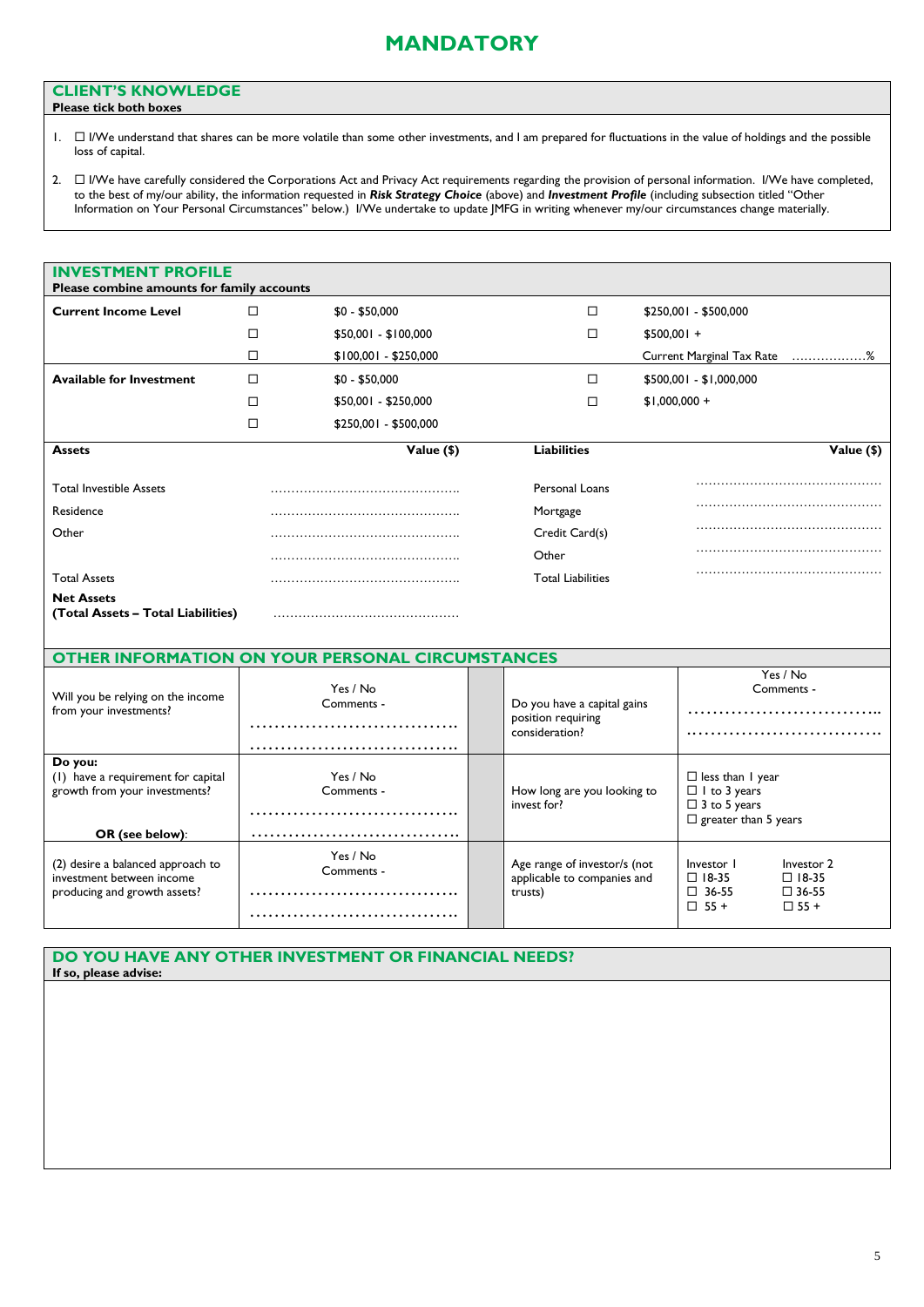## **SIGNATURE OF APPLICANT**

By signing this application form, you:

- authorise JMFG to place instructions to deal in securities on your behalf;
- agree you have received a copy of the JMFG Financial Services Guide;
- agree you understand that where personal advice to purchase securities is provided to you over the phone, we will not provide you with a Statement of Advice in respect of that advice; and
- agree you have read the Privacy Note on the following page and agree that JMFG may disclose your personal information as set out.

| Ι.<br><b>Client Signature</b>              | <b>Name</b> |      |      |
|--------------------------------------------|-------------|------|------|
|                                            |             |      | Date |
| (or Director of Business)                  |             |      |      |
| $\Box$ tick if sole director and secretary |             |      |      |
| 2.                                         |             |      |      |
| <b>Client Signature</b>                    | <b>Name</b> |      |      |
|                                            |             |      | Date |
|                                            |             |      |      |
| (or Director/Secretary of Business)        |             |      |      |
| 3.                                         |             |      |      |
| <b>Client Signature</b>                    | <b>Name</b> |      |      |
|                                            |             |      |      |
|                                            |             | Date |      |

| <b>AUTHORISED REPRESENTATIVE</b>                                                                            |    |  |  |
|-------------------------------------------------------------------------------------------------------------|----|--|--|
| (If you complete this section, please complete the Letter of Authorisation included in the New Client Pack) |    |  |  |
| Other person(s) authorised to give instruction                                                              |    |  |  |
|                                                                                                             |    |  |  |
|                                                                                                             | (2 |  |  |
|                                                                                                             |    |  |  |
|                                                                                                             |    |  |  |
|                                                                                                             |    |  |  |